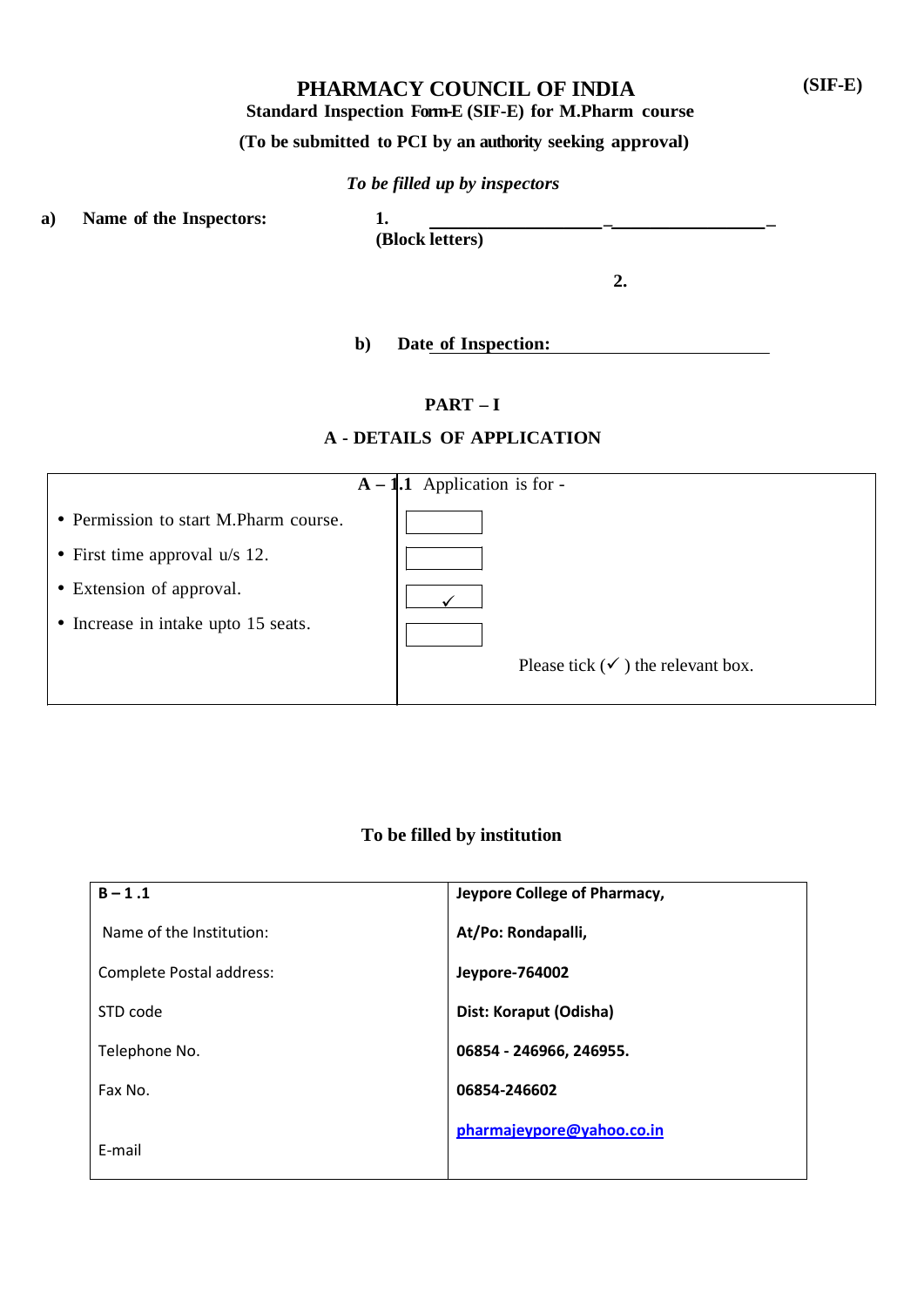| $B - 1.2$ - Course conducting body:   |                                                      |  |  |  |
|---------------------------------------|------------------------------------------------------|--|--|--|
| <b>Status</b>                         |                                                      |  |  |  |
| - Central Govt.                       |                                                      |  |  |  |
|                                       |                                                      |  |  |  |
| - State Govt.                         |                                                      |  |  |  |
| - Union Territory                     |                                                      |  |  |  |
| - Autonomous body                     |                                                      |  |  |  |
| - Society                             |                                                      |  |  |  |
|                                       | $\checkmark$                                         |  |  |  |
| - Trust                               |                                                      |  |  |  |
| $B - 1.3$                             | <b>Banagiri Development Trust,</b>                   |  |  |  |
| Name of the Society/Trust/ Management | At: AIR Road, Jayanagar,                             |  |  |  |
| Complete postal address:              | PO: Jeypore,                                         |  |  |  |
|                                       | Dist: Koraput, 764001                                |  |  |  |
|                                       | STD Code: 0654 T.NO:231231                           |  |  |  |
|                                       | FAX NO.06854-231231<br>Email:Bdt2000@gmail.com       |  |  |  |
|                                       | Website:www.pharmajeypore.in                         |  |  |  |
| $B - 1.4$                             |                                                      |  |  |  |
| Name of the Examining Authority       |                                                      |  |  |  |
| Complete postal address:              | Biju Patnaik University of Technology                |  |  |  |
|                                       | Chhend Main Road, Chhend, Rourkela, Odisha<br>769004 |  |  |  |
|                                       | STD CODE:0661 Tel No:2482556                         |  |  |  |
|                                       | FAX NO:2482562 Email: bput@bput.ac.in                |  |  |  |
|                                       | Website: http;//www.bput.ac.in/                      |  |  |  |
| $B - 1.5$                             | APPROVAL STATUS                                      |  |  |  |
| Other courses run by the institution  |                                                      |  |  |  |
| D.Pharm                               | <b>APPROVED(2017-18)</b>                             |  |  |  |
| <b>B.Pharm</b>                        |                                                      |  |  |  |
|                                       | APPROVED(2017-18)                                    |  |  |  |
|                                       |                                                      |  |  |  |

Signature of the Head of the Institution with date Signature of the Inspectors with dates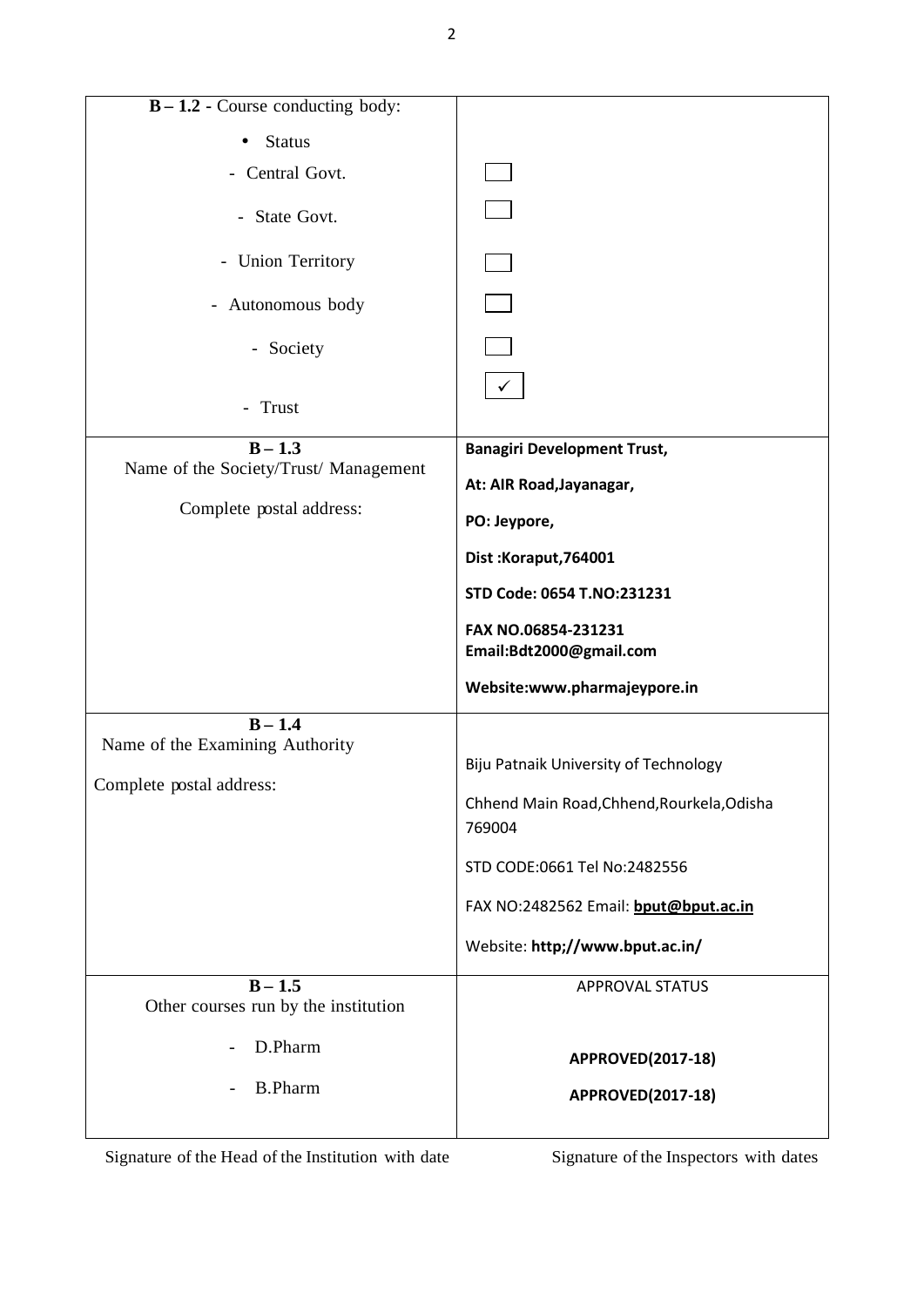| Name of specialization                        | Year of start | No. of<br>admissions | Remarks of the<br><b>Inspectors</b> |
|-----------------------------------------------|---------------|----------------------|-------------------------------------|
| Pharmaceutical Technology                     | 2006          | 08                   |                                     |
| Pharmaceutical Analysis and Quality Assurance | 2008          |                      |                                     |
| Pharmacology                                  | 2010          |                      |                                     |
| Pharmacognosy                                 | 2007          |                      |                                     |

# **B – 1.6** M.Pharm specializations run by an institution -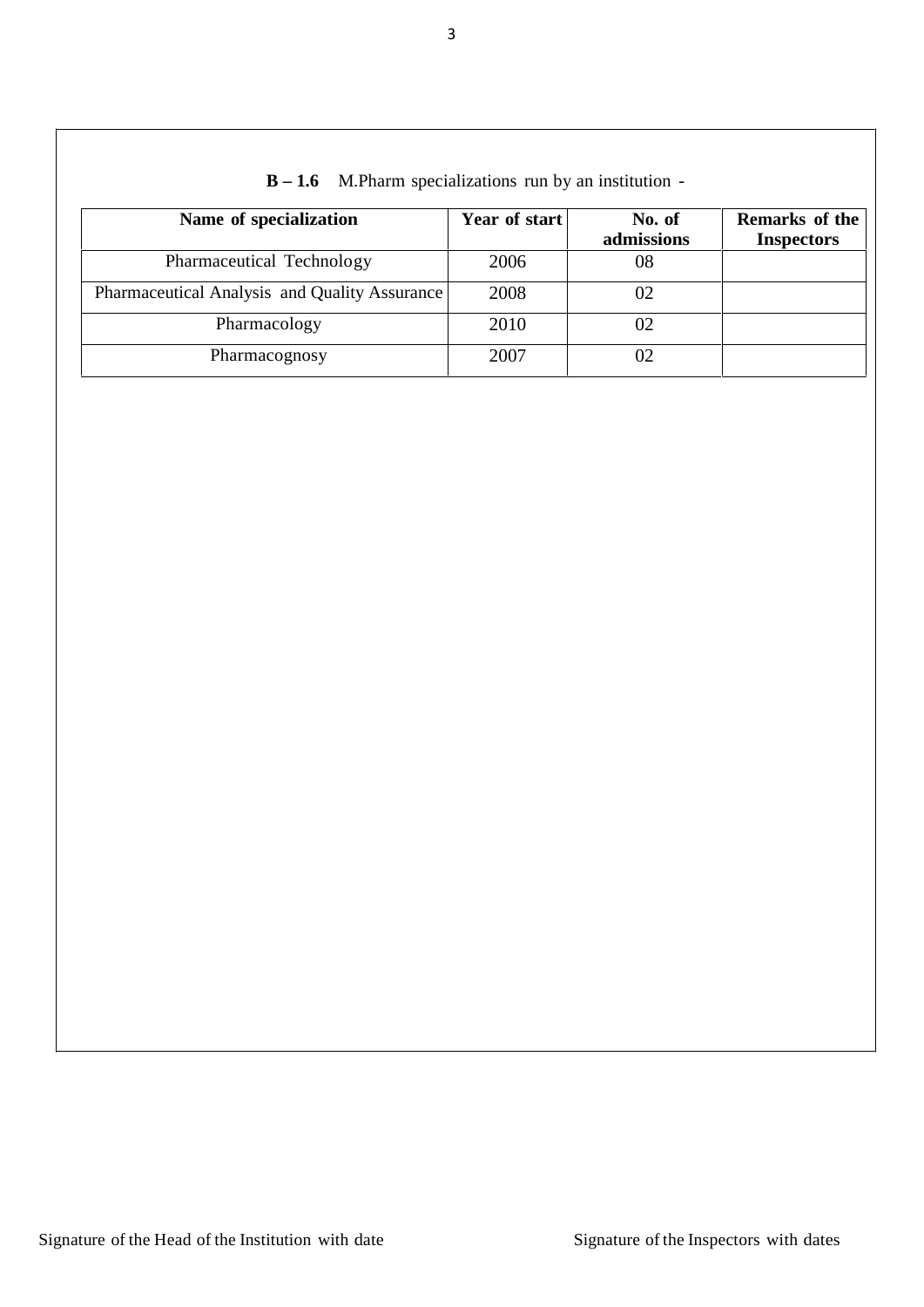# **PART- III PHYSICAL INFRASTRUCTURE**

## **1. Accommodation**

| a. Availability of land for the pharmacy college |  | acres |  |
|--------------------------------------------------|--|-------|--|
|                                                  |  |       |  |

b. Building : **Own** (enclose documentary evidence as Annexure-A)

c. Built up Area of the college building : 5420 Sq.m.

# **2. Class rooms**

| Name of the course                                   | No.<br><b>Required</b> | No.<br><b>Available</b> | Area required for<br>each class room<br>(Sq.m.) | <b>Available</b><br>(Sq.m.) | <b>Remarks of the</b><br><b>Inspectors</b> |
|------------------------------------------------------|------------------------|-------------------------|-------------------------------------------------|-----------------------------|--------------------------------------------|
| <b>B.Pharm</b>                                       | 4                      | 6                       | 75 (essential)<br>90 (desirable)                | 510                         |                                            |
| <b>M.Pharm</b><br>Specialization -                   |                        |                         |                                                 |                             |                                            |
| Pharmaceutical<br>Technology                         |                        |                         | 36                                              | 42.6                        |                                            |
| Pharmaceutical<br>Analysis and Quality<br>Assuarance |                        |                         | 36                                              | 42.6                        |                                            |
| Pharmacology                                         |                        |                         | 36                                              | 42.6                        |                                            |
| Pharmacognosy                                        |                        |                         | 36                                              | 42.6                        |                                            |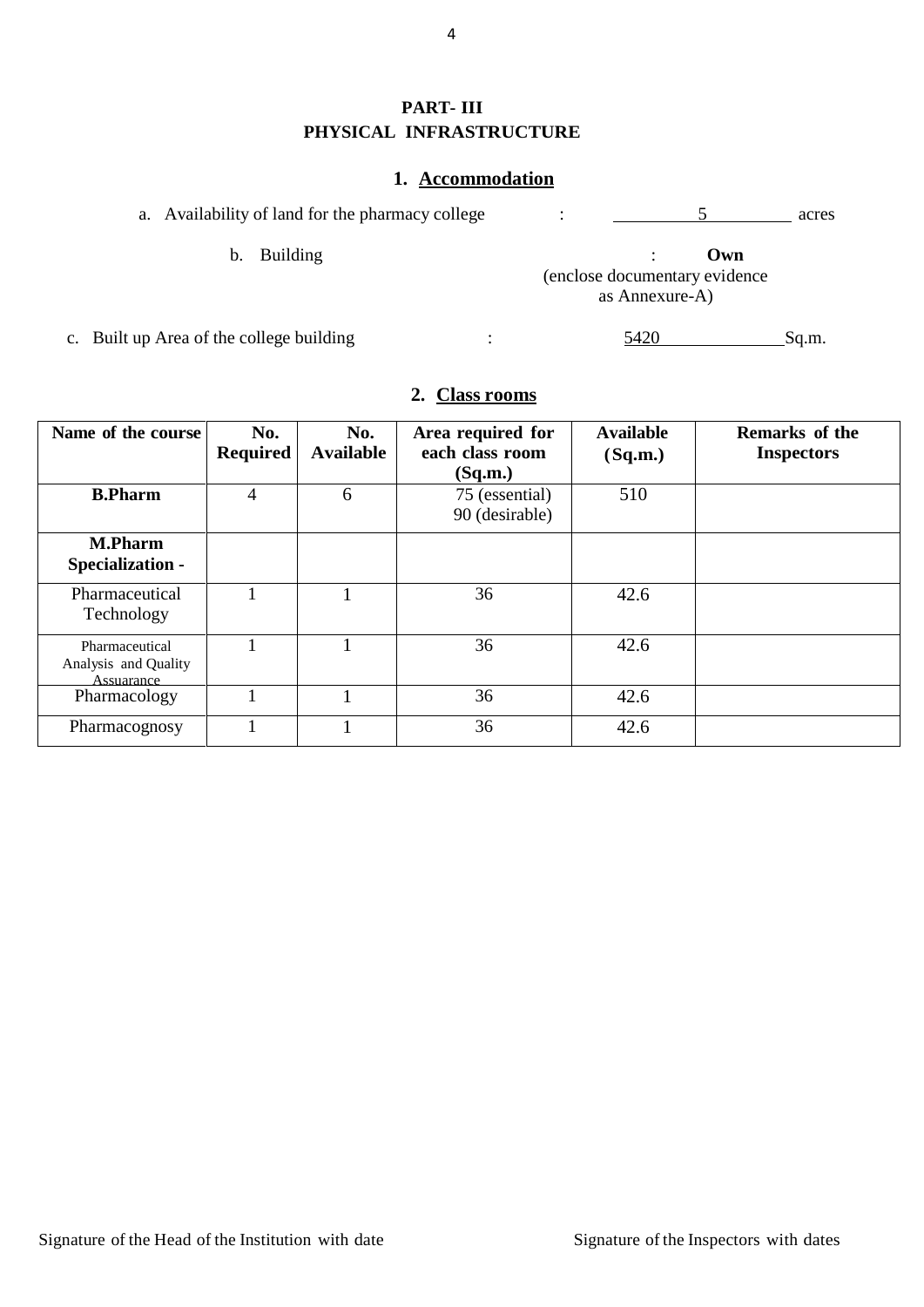|  | 3. Laboratory |  |
|--|---------------|--|
|--|---------------|--|

| Name of the course                                                                   | No.<br><b>Required</b> | No.<br><b>Available</b> | Area required for<br>each laboratory | <b>Available</b><br>(Sq.m.) | Remarks of the<br><b>Inspectors</b> |
|--------------------------------------------------------------------------------------|------------------------|-------------------------|--------------------------------------|-----------------------------|-------------------------------------|
|                                                                                      |                        |                         | (Sq.m.)                              |                             |                                     |
| <b>B.Pharm -</b>                                                                     |                        |                         |                                      |                             |                                     |
| Pharmaceutics Lab.                                                                   | $\overline{2}$         | 3                       | 75 (essential)<br>90 (desirable)     | 341                         |                                     |
| Pharmaceutical<br>Chemistry Lab.                                                     | $\overline{2}$         | 3                       | 75 (essential)<br>90 (desirable)     | 256                         |                                     |
| Pharmaceutical<br>Analysis Lab.                                                      | $\mathbf{1}$           | $\mathbf{1}$            | 75 (essential)<br>90 (desirable)     | 85                          |                                     |
| Pharmacology Lab.                                                                    | $\overline{2}$         | $\overline{3}$          | 75 (essential)<br>90 (desirable)     | 256                         |                                     |
| Pharmacognosy<br>Pharmaceutical<br>Biotechnology<br>(Including Aseptic<br>Room) Lab. | $\mathbf{1}$           | $\overline{2}$          | 75 (essential)<br>90 (desirable)     | 171                         |                                     |
| <b>M.Pharm</b><br>Specialization -                                                   |                        |                         |                                      |                             |                                     |
| Pharmaceutical<br>Technology                                                         | $\mathbf{1}$           | $\overline{2}$          | 75 each                              | 85.2                        |                                     |
| Pharmaceutical<br>Analysis and Quality<br>Assuarance                                 | $\mathbf{1}$           | $\mathbf{1}$            | 75 each                              | 85.2                        |                                     |
| Pharmacology                                                                         | $\mathbf{1}$           | $\mathbf{1}$            | 75 each                              | 85.2                        |                                     |
| Pharmacognosy                                                                        | $\mathbf{1}$           | $\mathbf{1}$            | 75 each                              | 85.2                        |                                     |

Preparation room with minimum 10 sq.m. with each lab. is required.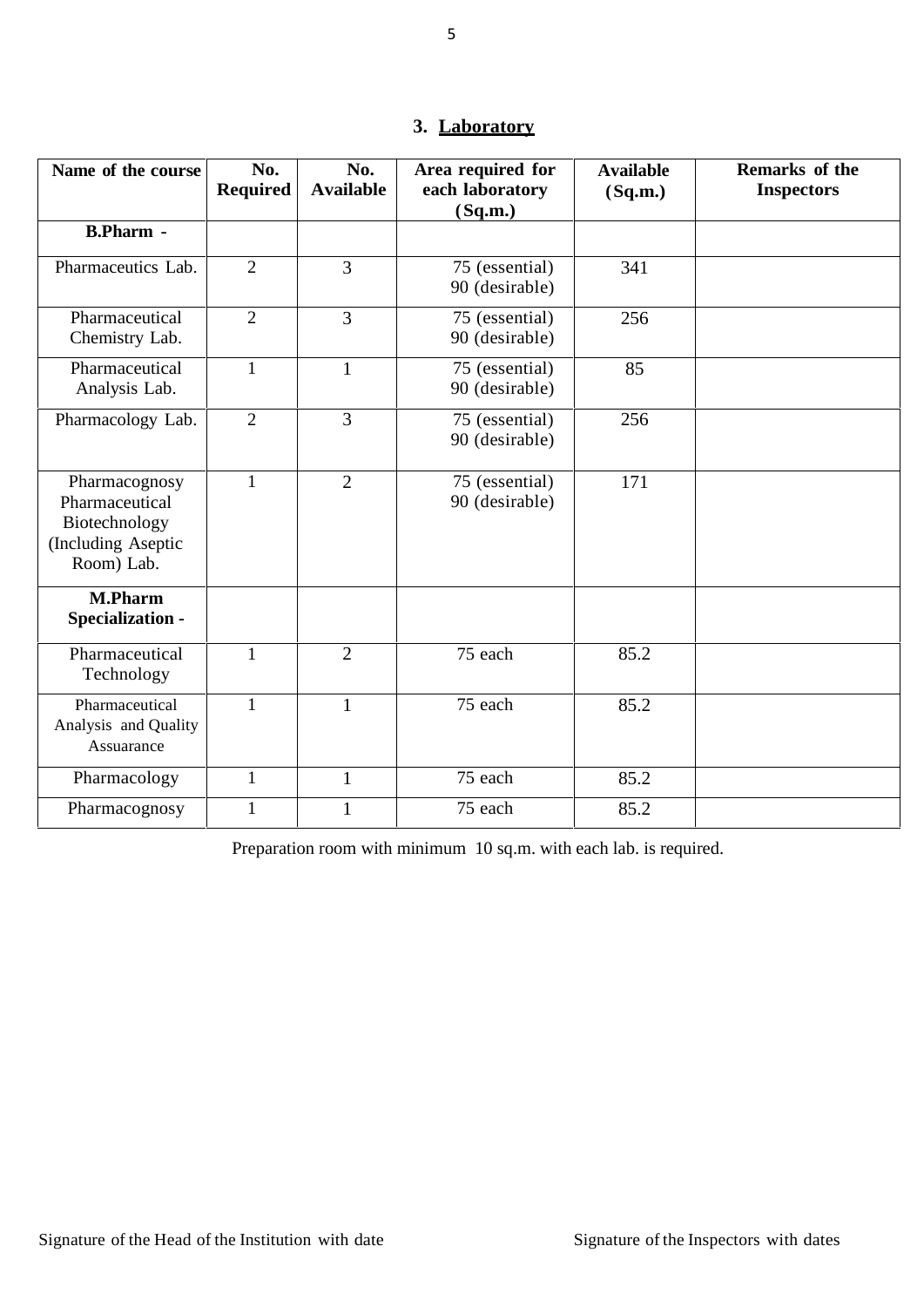# **4. Other Facilities**

| <b>Facility for</b><br><b>B.Pharm and</b> | <b>No. Required</b> | No.<br><b>Available</b>      | Area required<br>(Sq.m.) | <b>Available</b><br>(Sq.m.) | Remarks of the<br><b>Inspectors</b> |
|-------------------------------------------|---------------------|------------------------------|--------------------------|-----------------------------|-------------------------------------|
| <b>M.Pharm</b>                            |                     |                              |                          |                             |                                     |
| Machine Room                              | $\mathbf{1}$        | $\mathbf{1}$                 | $80 - 100$               | 85                          |                                     |
| Central                                   | $\mathbf{1}$        | $\mathbf{1}$                 | 80                       | 85                          |                                     |
| Instrumentation                           |                     |                              |                          |                             |                                     |
| Room                                      |                     |                              |                          |                             |                                     |
| Store Room-I                              | $\mathbf{1}$        | $\mathbf{1}$                 | 100                      | 100                         |                                     |
| Store Room-II                             | $\mathbf{1}$        |                              | 20                       |                             |                                     |
| Animal House                              |                     | $\mathbf{1}$<br>$\mathbf{1}$ | 80                       | 20<br>100                   |                                     |
| Library                                   |                     | 1                            | 150                      | 172                         |                                     |
| Museum                                    |                     | $\mathbf{1}$                 | 50                       | 50                          |                                     |
| Auditorium / Multi                        |                     | $\boldsymbol{0}$             | $\boldsymbol{0}$         | $\boldsymbol{0}$            |                                     |
| Purpose Hall                              |                     |                              |                          |                             |                                     |
| (Desirable)                               |                     |                              |                          |                             |                                     |
| 250-300 seating                           |                     |                              |                          |                             |                                     |
| capacity                                  |                     |                              |                          |                             |                                     |
| Seminar Hall                              |                     | $\mathbf{1}$                 |                          | 85                          |                                     |
| Herbal Garden                             |                     | $\mathbf{1}$                 |                          | 2023                        |                                     |
| (Desirable)                               |                     |                              |                          |                             |                                     |
| Computer                                  | 1 system for every  |                              |                          | 85                          |                                     |
| (Latest                                   | 6 students (for     | 10                           |                          |                             |                                     |
| Configuration)                            | M.Pharm course)     |                              |                          |                             |                                     |
| With Internet<br><b>Browsing Facility</b> | 1 system for every  |                              |                          |                             |                                     |
|                                           | 10 students (for    |                              |                          |                             |                                     |
|                                           | B.Pharm course)     | 74                           |                          |                             |                                     |
|                                           |                     |                              |                          |                             |                                     |
| Printers                                  | 1 Printer for every |                              |                          |                             |                                     |
|                                           | 6 computers (for    |                              |                          |                             |                                     |
|                                           | M.Pharm course)     |                              |                          |                             |                                     |
|                                           | 1 Printer for every |                              |                          |                             |                                     |
|                                           | 10 computers (for   |                              |                          |                             |                                     |
|                                           | B.Pharm course)     | 6                            |                          |                             |                                     |
|                                           |                     |                              |                          |                             |                                     |
| Multi Media                               | 3 (1 for B.Pharm    | $\overline{3}$               |                          |                             |                                     |
| Projector                                 | course, 1 for       |                              |                          |                             |                                     |
|                                           | M.Pharm course      |                              |                          |                             |                                     |
|                                           | and 1 for Library)  |                              |                          |                             |                                     |
| Generator (5KVA)                          | 01                  | $\mathbf{1}$                 |                          | 16                          |                                     |
| Girl's Common                             |                     | $\mathbf{1}$                 | 20                       | 75                          |                                     |
| Room (Essential)                          |                     |                              |                          |                             |                                     |
| Boy's Common                              |                     | $\mathbf{1}$                 | 10                       | 75                          |                                     |
| Room                                      |                     |                              |                          |                             |                                     |
| Toilet Blocks for                         |                     | $\overline{4}$               |                          | 60                          |                                     |
| <b>Boys</b>                               |                     |                              |                          |                             |                                     |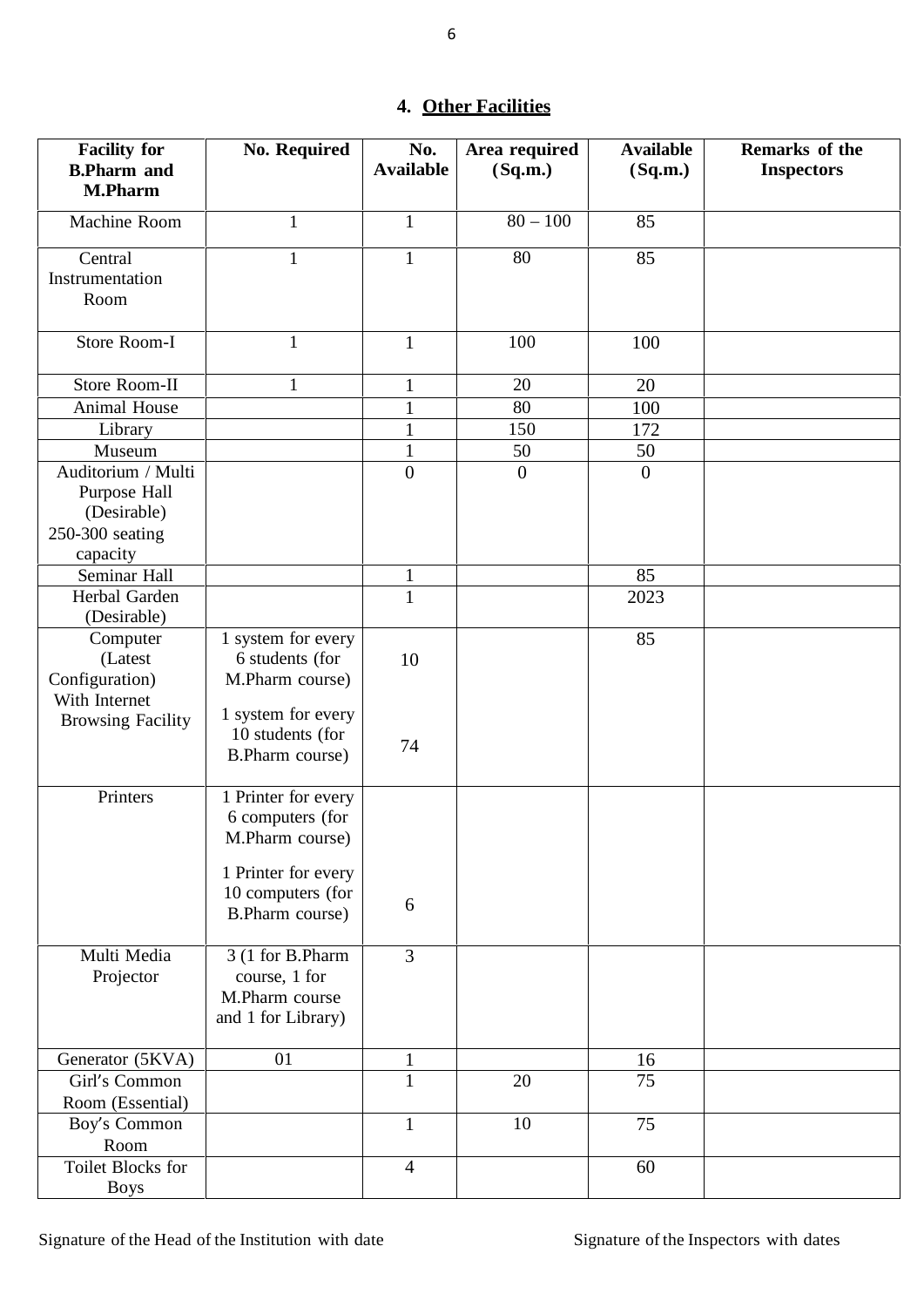| <b>Facility for</b><br><b>B.Pharm and</b><br><b>M.Pharm</b> | No.<br><b>Required</b> | No.<br><b>Available</b> | Area required<br>(Sq.m.) | <b>Available</b><br>(Sq.m.) | <b>Remarks of the</b><br><b>Inspectors</b> |
|-------------------------------------------------------------|------------------------|-------------------------|--------------------------|-----------------------------|--------------------------------------------|
| Toilet Blocks for<br>Girls                                  |                        | $\overline{4}$          |                          | 60                          |                                            |
| Drinking Water<br>$facility - Water$                        |                        |                         |                          | 5                           |                                            |
| Cooler                                                      |                        |                         |                          |                             |                                            |
| Boy's Hostel                                                |                        |                         |                          | 600                         |                                            |
| (Desirable)                                                 |                        |                         |                          |                             |                                            |
| Girl's Hostel                                               |                        |                         |                          | 400                         |                                            |
| (Desirable)                                                 |                        |                         |                          |                             |                                            |
| Power Backup<br>Provision                                   |                        |                         |                          | 5                           |                                            |

# **5. Administrative Area for B.Pharm and M.Pharm**

| <b>Facility for</b><br><b>B.Pharm and</b><br><b>M.Pharm</b> | No.<br><b>Required</b> | No.<br><b>Available</b> | Area required<br>(Sq.m.)         | <b>Available</b><br>(Sq.m.) | Remarks of the<br><b>Inspectors</b> |
|-------------------------------------------------------------|------------------------|-------------------------|----------------------------------|-----------------------------|-------------------------------------|
| Principal's Chamber                                         |                        |                         | 75 (essential)<br>90 (desirable) | 30                          |                                     |
| Office $-I -$<br>Establishment                              |                        |                         | 75                               | 40                          |                                     |
| Office $-$ II -<br>Academics                                |                        |                         | 80-100                           | 40                          |                                     |
| <b>Confidential Room</b>                                    |                        |                         | 80                               | 20                          |                                     |
| Store Room $-I$                                             |                        |                         | 100                              | 100                         |                                     |
| Store Room - II                                             |                        |                         | 20                               | 20                          |                                     |
| H.O.D Room                                                  |                        |                         | 20 Sq.m.<br>Per Faculty          | 40                          |                                     |
| <b>Faculty Rooms</b>                                        |                        |                         | 10 Sq.m.<br>Per Faculty          | 95                          |                                     |

# **6. Library facilities for B.Pharm and M.Pharm**

| <b>Item</b>                                                                                                                       | <b>Ref. Titles</b><br>(No)      | <b>Available</b> | <b>Remarks of the Inspectors</b> |
|-----------------------------------------------------------------------------------------------------------------------------------|---------------------------------|------------------|----------------------------------|
| <b>Books</b><br>(1500 adequate coverage of a large<br>number of standard text books and titles<br>in all disciplines of pharmacy) | 1410                            | 8016             |                                  |
| Annual addition of Books                                                                                                          | 78                              | 264              |                                  |
| Periodicals Hard copies /online                                                                                                   | 10 National                     | 26               |                                  |
|                                                                                                                                   | 05 International<br>periodicals | 8                |                                  |
| CDs                                                                                                                               | <b>Adequate Nos</b>             | 15               |                                  |
| Reprographic Facilities:                                                                                                          | 01 each                         |                  |                                  |
| Photo Copier Scanner                                                                                                              |                                 |                  |                                  |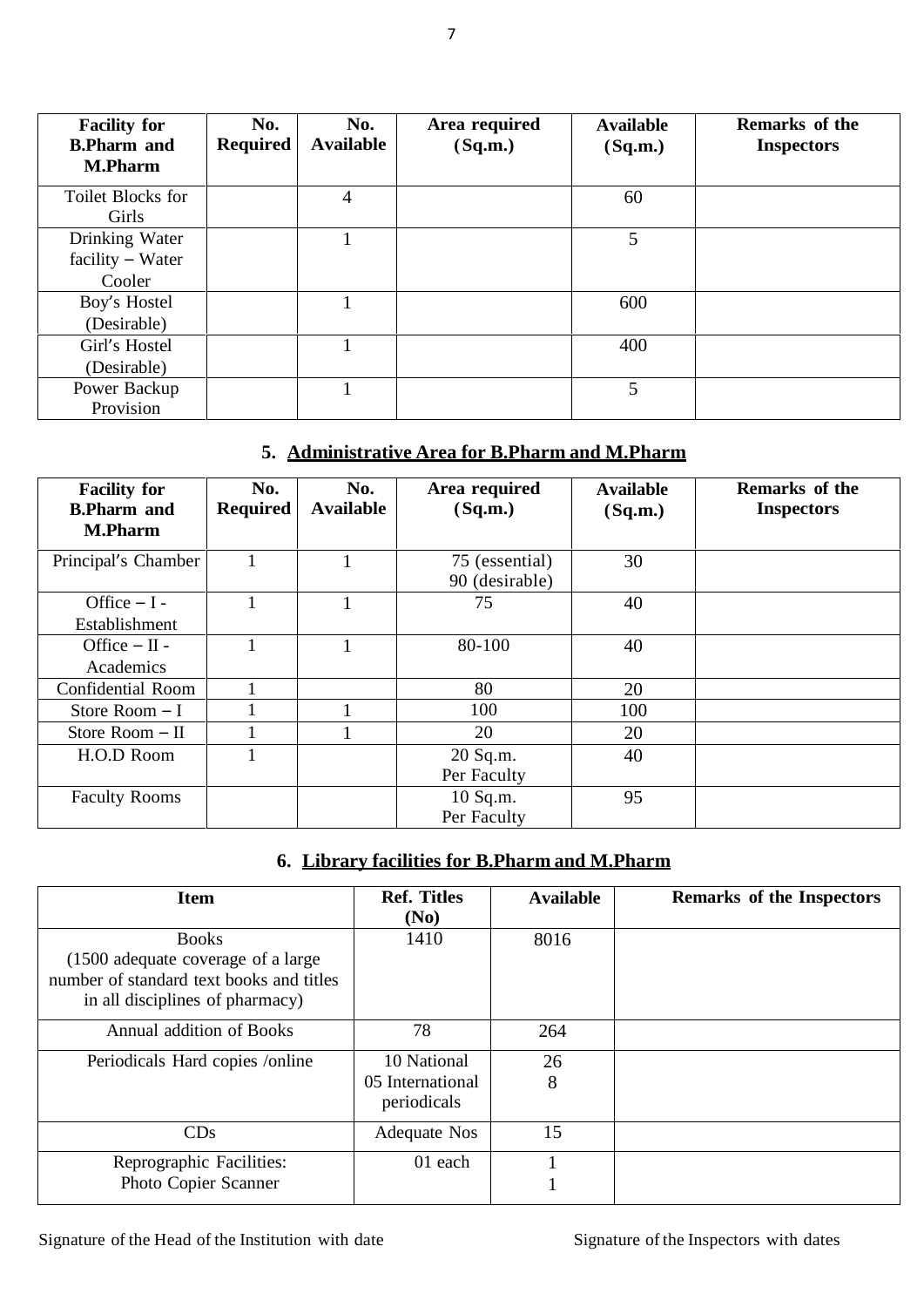| <b>Designation</b>                                      | No.<br><b>Required</b>         | No.<br><b>Available</b> | <b>Qualification</b><br><b>Required</b> | Qualification<br><b>Available</b> | Remarks of the<br><b>Inspectors</b> |
|---------------------------------------------------------|--------------------------------|-------------------------|-----------------------------------------|-----------------------------------|-------------------------------------|
| Laboratory Technician                                   | 1 for each<br>Dept             | $\overline{4}$          | D. Pharm                                | 04-B.PHARM,<br>$1-M$ .sc          |                                     |
| Laboratory Assistants or<br><b>Laboratory Attenders</b> | 1 for each<br>Lab<br>(minimum) |                         | <b>SSLC</b>                             | 6                                 |                                     |
| Office Superintendent                                   |                                |                         | Degree                                  | 1 HSC                             |                                     |
| Accountant                                              |                                |                         | Degree                                  | 1 BA LLB                          |                                     |
| Store keeper                                            | 1                              |                         | D.Pharm or a<br>Bache<br>lor            | 1 MSC                             |                                     |
| Computer Data Operator                                  | $\mathbf{1}$                   | $\mathbf{1}$            | <b>BCA</b> or<br>Graduate<br>with       | $1$ BA<br><b>HDCS COPA</b>        |                                     |
| Office Staff I                                          | $\mathbf{1}$                   |                         | Degree                                  | 2 MBA BA ITI<br><b>PGDCA</b>      |                                     |
| Office Staff II                                         | $\mathfrak{2}$                 |                         | Degree                                  | 1 BA                              |                                     |
| Peon                                                    | $\overline{2}$                 |                         | <b>SSLC</b>                             | 10 UNDER MATRIC                   |                                     |
| Cleaning personnel                                      | Adequate                       |                         |                                         | <b>1 UNDER MATRIC</b>             |                                     |
| Gardener                                                | Adequate                       |                         | ---                                     | 1 UNDER<br><b>MATRIC</b>          |                                     |

# **7. Non-teaching staff**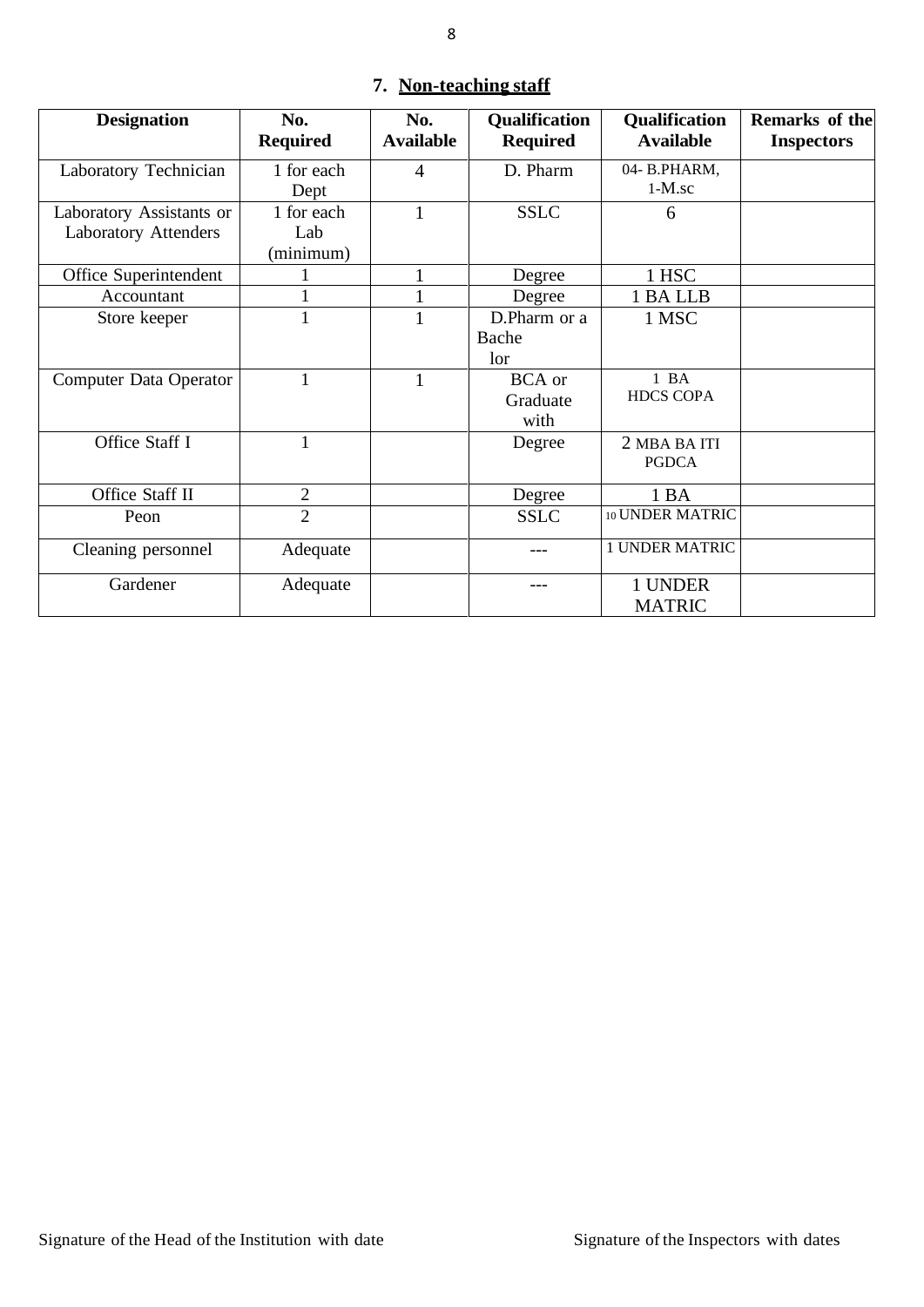#### 9 **8. Teaching Staff**

#### **For institution running B.Pharm and M.Pharm**

#### **Designation Qualification Required Qualification Available Experience Required Experience Available Remarks of the Inspectors** Director/Principal/ Head of Institution First Class B.Pharm with Master's degree in Pharmacy (M.Pharm) in appropriate branch of specialization in Pharmacy or Pharm.D (Qualifications must be PCI recognized). With Ph.D degree in any of Pharmacy subjects. 01 **Essential** 15 years experience in teaching or research out of which 5 years must be as Professor/HOD in a PCI approved/ recognized pharmacy college. **Desirable** Administrative experience in a responsible position 16

#### **For B.Pharm**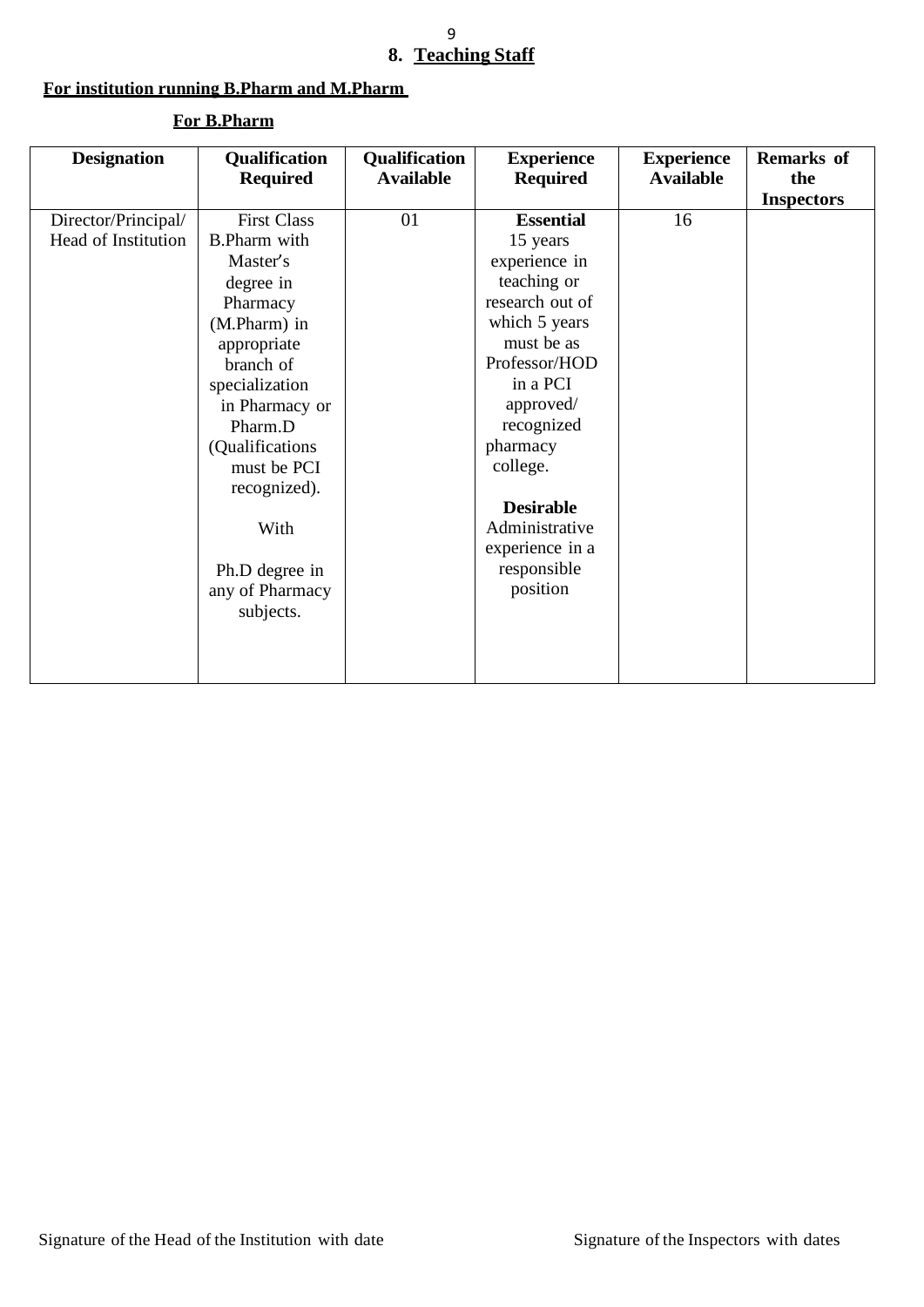| <b>Department</b>           | <b>Designation</b>                       | No.                 | No.            | Remarks of the    |
|-----------------------------|------------------------------------------|---------------------|----------------|-------------------|
|                             |                                          | required<br>for 100 | available      | <b>Inspectors</b> |
|                             |                                          | <b>Seats</b>        |                |                   |
| Pharmaceutics               | Professor/<br><b>Associate Professor</b> |                     | 2/2            |                   |
|                             | Asst. Professor                          | $\overline{2}$      | 04             |                   |
|                             | Lecturer                                 | 3                   | $\theta$       |                   |
| Pharmaceutical<br>Chemistry | Professor/<br><b>Associate Professor</b> | $\mathbf{1}$        | 2/1            |                   |
| including<br>Pharmaceutical | Asst. Professor                          | $\overline{2}$      | 5              |                   |
| analysis                    | Lecturer                                 | 3                   | $\overline{0}$ |                   |
| Pharmacology                | Professor/<br><b>Associate Professor</b> | 1                   | 2/2            |                   |
|                             | Asst. Professor                          | $\mathbf{1}$        | $\overline{4}$ |                   |
|                             | Lecturer                                 | 3                   | $\theta$       |                   |
| Pharmacognosy               | Professor/<br><b>Associate Professor</b> | $\mathbf{1}$        | 0/2            |                   |
|                             | Asst. Professor                          | 1                   | 3              |                   |
|                             | Lecturer                                 | $\mathbf{1}$        | $\mathbf{0}$   |                   |
| Pharmacy Practice<br>$\&$   | Professor/<br><b>Associate Professor</b> | 1                   | $\mathbf{1}$   |                   |
| related subjects            | Asst. Professor                          | $\mathbf{1}$        | 3              |                   |
|                             | Lecturer                                 | $\mathbf{1}$        | $\overline{2}$ |                   |

## **Additional staff required for M.Pharm per specialization**

- i) In addition to the minimum requirement of staff for conduct of the B.Pharm and Pharm.D Courses (if the institution is also conducting Pharm.D programme) the department in which the M.Pharm Course is being introduced shall have two additional staff who shall be PG teachers per specialization and the department should have minimum of 5 faculty in the said department.
	- ii) The number seats approved for admission to the M.Pharm course shall be 3 students per PG teacher ( 1:3)
- iii) Teaching workload for UG/PG teacher shall not be more than 16 hours per week at any given time inclusive of all the teaching assignment.

| <b>Department</b>                                                    | <b>Designation</b>       | No. available | Remarks of the<br><b>Inspectors</b> |
|----------------------------------------------------------------------|--------------------------|---------------|-------------------------------------|
| Department of Pharmaceutical Technology                              | Asso. Prof.              |               |                                     |
|                                                                      | Asst. Professor/Lecturer |               |                                     |
| Department of Pharmaceutical Analysis &<br><b>Quality Assuarance</b> | Asso. Prof.              |               |                                     |
|                                                                      | Asst. Professor/Lecturer |               |                                     |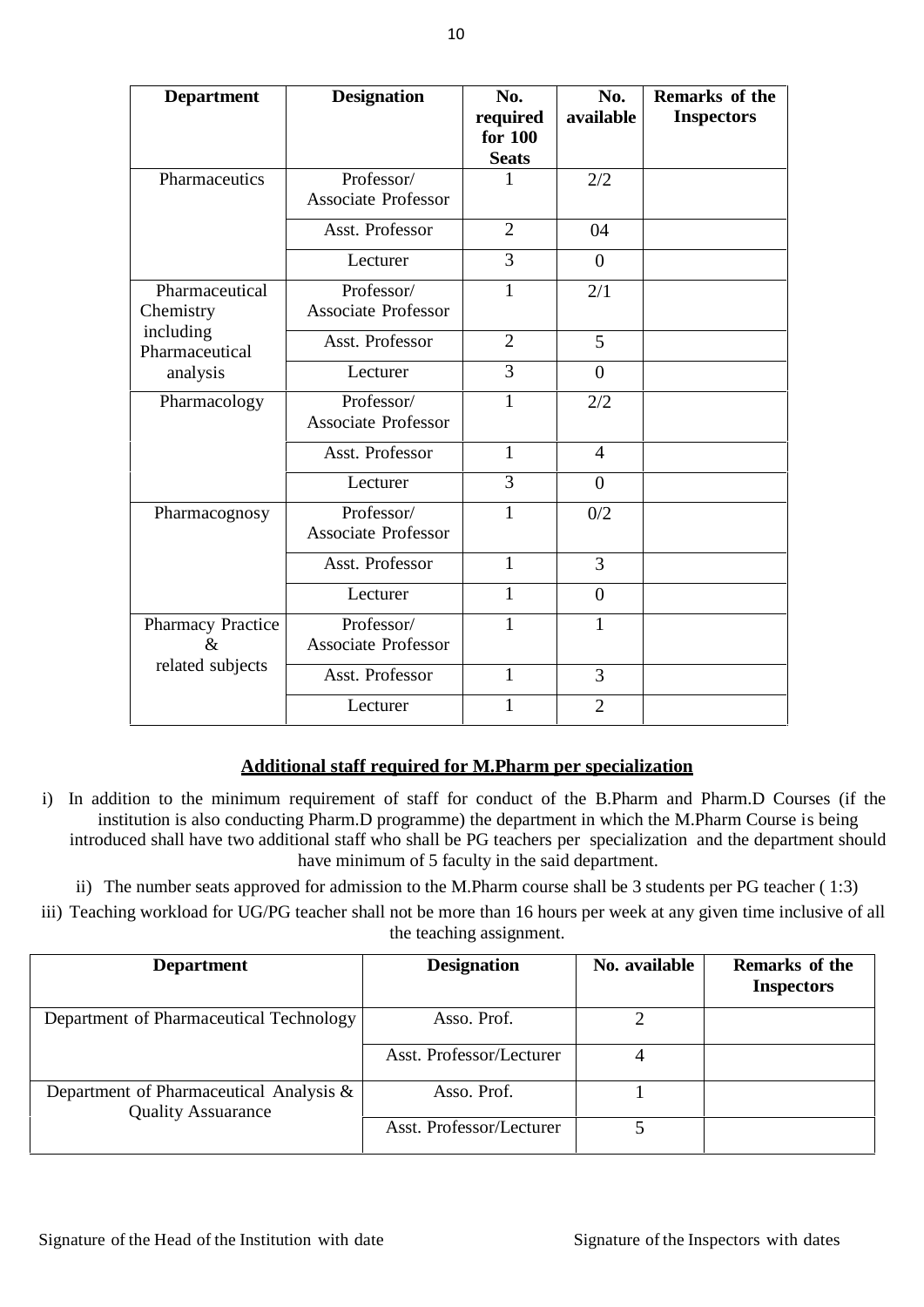| <b>Department</b>           | <b>Designation</b>       | No. available  | <b>Remarks of the</b><br><b>Inspectors</b> |
|-----------------------------|--------------------------|----------------|--------------------------------------------|
| Department of Pharmacology  | Asso. Prof.              | $\overline{2}$ |                                            |
|                             | Asst. Professor/Lecturer | 4              |                                            |
| Department of Pharmacognosy | Asso. Prof.              | 2              |                                            |
|                             | Asst. Professor/Lecturer | 3              |                                            |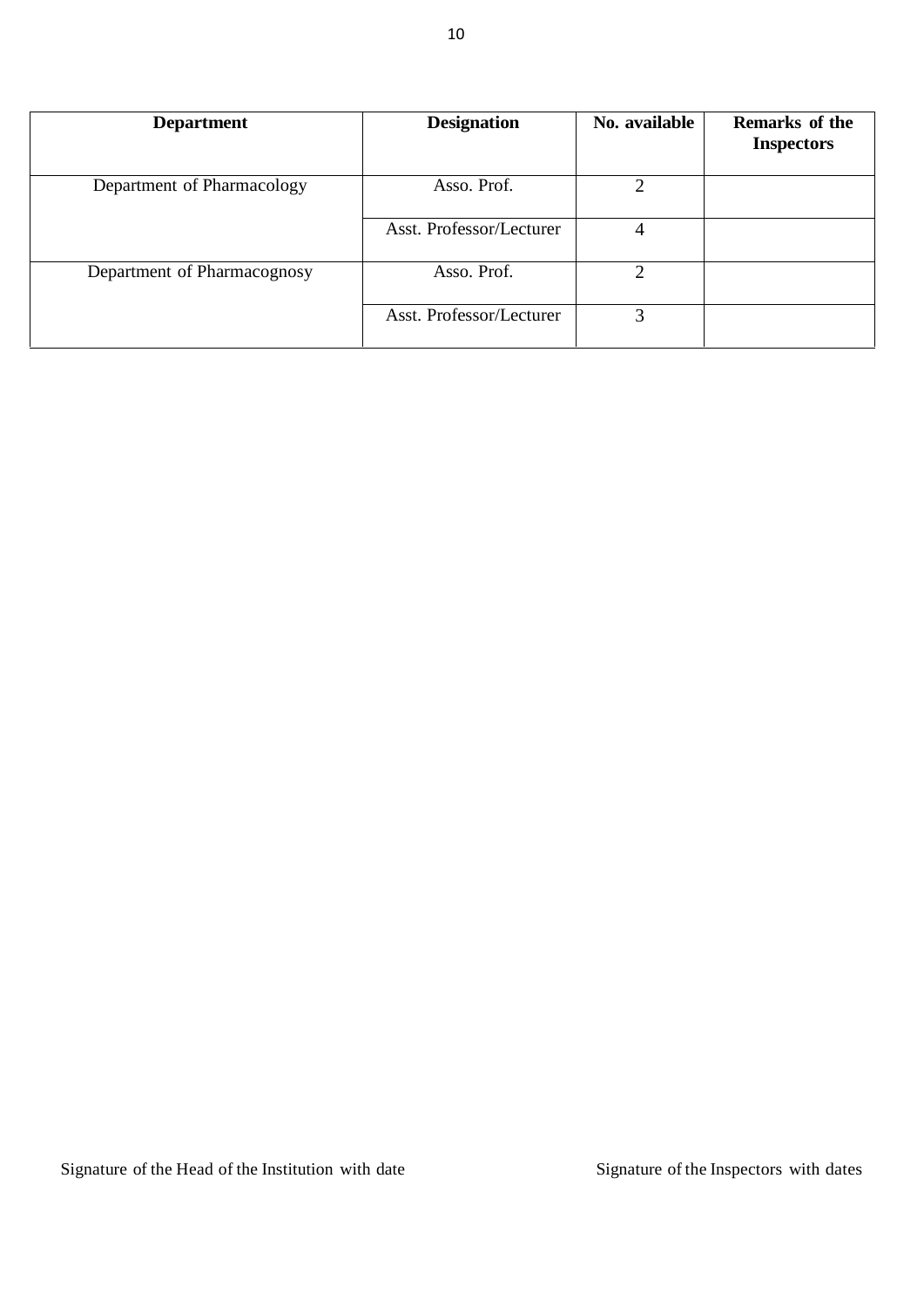# **Faculty details**

| <b>Designation</b> | <b>Qualification Required</b>                                                                                                                                                                                                                                                                                 | <b>Experience Required</b>                                                                                                                                                                                                                | Remarks of the Inspectors |
|--------------------|---------------------------------------------------------------------------------------------------------------------------------------------------------------------------------------------------------------------------------------------------------------------------------------------------------------|-------------------------------------------------------------------------------------------------------------------------------------------------------------------------------------------------------------------------------------------|---------------------------|
| Professor          | First Class B.Pharm<br>with<br>Master's degree in Pharmacy<br>(M.Pharm) in appropriate<br>branch of specialization in<br>Pharmacy or Pharm.D<br>(Qualifications must be PCI<br>recognized).<br>With<br>Ph.D degree in any of<br>Pharmacy subjects (Ph.D.<br><b>Qualifications</b> must<br>be PCI recognized). | <b>Essential</b><br>10 years experience in teaching<br>in PCI approved/recognized<br>Pharmacy College or research<br>experience out of which 5 years<br>must be as Associate Professor<br>in PCI approved/recognized<br>Pharmacy College. |                           |

| S.No.          | <b>Name of Professor</b>                  | <b>Qualification</b><br><b>Available</b> | <b>Experience</b><br><b>Available</b> | <b>Remarks of the</b><br><b>Inspectors</b> |
|----------------|-------------------------------------------|------------------------------------------|---------------------------------------|--------------------------------------------|
| 1.             | PROF. P.ELLIAH                            | B.Pharm, M.Pharm, PhD                    | 48                                    |                                            |
| 2.             | DR PRASANNA KUMAR<br><b>KAR</b>           | B.Pharm, M.Pharm, PhD                    | 16                                    |                                            |
| 3.             | DR.SRUTI RANJAN<br><b>MISHRA</b>          | B.Pharm, M.Pharm, PhD                    | 26                                    |                                            |
| $\overline{4}$ | <b>DR.SUBRAT KUMAR</b><br><b>MISHRA</b>   | <b>BSC, Electrical Engineering 16</b>    |                                       |                                            |
| 5              | DR.RAMA PRASAD PADHIB.Pharm, M.Pharm, PhD |                                          | 10                                    |                                            |
| 6              | DR.NITYANANDA SAHU                        | B.Pharm, M.Pharm, PhD                    | 11                                    |                                            |
| 7              | DR BIKASH RANJAN<br><b>NANDA</b>          | B.Pharm, M.Pharm, PhD                    | 10                                    |                                            |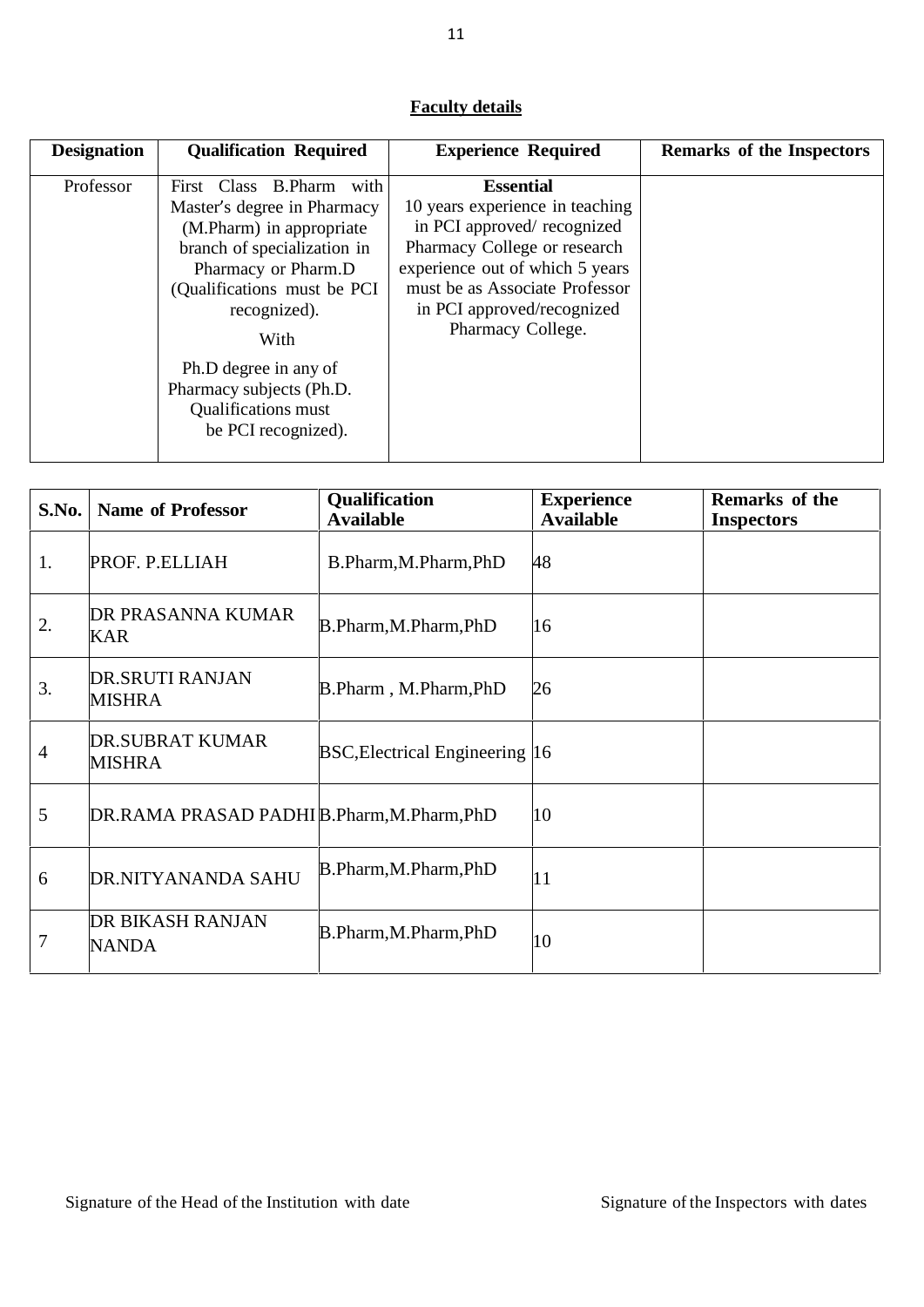| Associate<br>3 years experience in teaching or<br>First Class B. Pharm with<br>Professor<br>research at the level of Assistant<br>Master's degree in Pharmacy<br>Professor or equivalent in PCI<br>(M.Pharm) in appropriate<br>approved / recognized Pharmacy<br>branch of specialization in<br>College.<br>Pharmacy (Qualification must<br>be PCI recognized).<br>A PCI recognized Pharm.D<br>degree holder shall also be<br>eligible for the posts of<br>Associate Professor in the<br>subjects of pathophysiology,<br>pharmacology and pharmacy<br>practice.<br>Associate Professor shall acquire<br>PCI recognized Ph.D in any of<br>Pharmacy subjects within<br>7 years to become eligible for | <b>Designation</b> | <b>Qualification Required</b> | <b>Experience Required</b> | Remarks of the<br><b>Inspectors</b> |
|-----------------------------------------------------------------------------------------------------------------------------------------------------------------------------------------------------------------------------------------------------------------------------------------------------------------------------------------------------------------------------------------------------------------------------------------------------------------------------------------------------------------------------------------------------------------------------------------------------------------------------------------------------------------------------------------------------|--------------------|-------------------------------|----------------------------|-------------------------------------|
|                                                                                                                                                                                                                                                                                                                                                                                                                                                                                                                                                                                                                                                                                                     |                    |                               |                            |                                     |
|                                                                                                                                                                                                                                                                                                                                                                                                                                                                                                                                                                                                                                                                                                     |                    |                               |                            |                                     |
|                                                                                                                                                                                                                                                                                                                                                                                                                                                                                                                                                                                                                                                                                                     |                    | the post of Professor.        |                            |                                     |

| S.No. | <b>Name of Associate</b>                          | <b>Qualification</b> | <b>Experience</b> | Remarks of the    |
|-------|---------------------------------------------------|----------------------|-------------------|-------------------|
|       | <b>Professor</b>                                  | <b>Available</b>     | <b>Available</b>  | <b>Inspectors</b> |
| 1.    | <b>MR.SUJIT KUMAR</b>                             | B.Pharm, M.Pharm     | 11                |                   |
|       | <b>MARTHA</b>                                     |                      |                   |                   |
| 2.    | MRS. PRATIT KANCHANB.Pharm, M.Pharm               |                      | 11                |                   |
|       | <b>SAHU</b>                                       |                      |                   |                   |
| 3.    | MR.SANGRAM KESHARIB.Pharm,M.Pharm<br><b>PANDA</b> |                      | 11                |                   |
| 4.    | MR SAUMENDU DEV<br><b>ROY</b>                     | B.Pharm, M.Pharm     | 08                |                   |
| 5.    | MR. SIMANCHALA<br><b>PANDA</b>                    | B.Pharm, M.Pharm     | 08                |                   |
| 6.    | MRS SUCISMITA PANI B.Pharm, M.Pharm               |                      | 06                |                   |
| 7     | <b>MISS. SNIGDHARANI</b><br><b>BEHERA</b>         | B.Pharm, M.Pharm     |                   |                   |